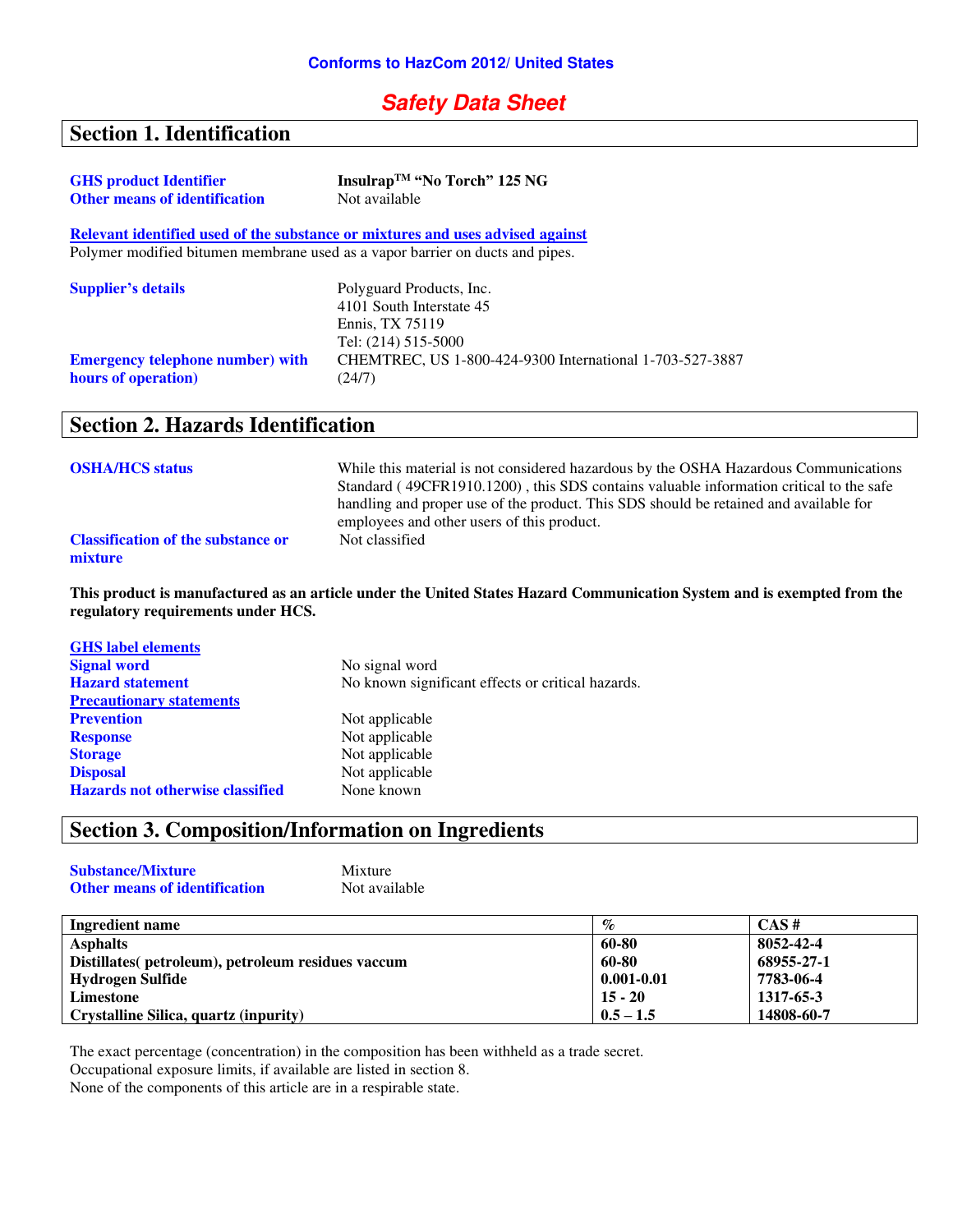# **Section 4. First Aid Measures**

| <b>Description of necessary first aid</b>          |                                                                                                                                                                                        |
|----------------------------------------------------|----------------------------------------------------------------------------------------------------------------------------------------------------------------------------------------|
| measures.                                          |                                                                                                                                                                                        |
| <b>Eye contact</b>                                 | Immediately flush eyes with plenty of water, occasionally lifting the upper and lower<br>eyelids. Check for and remove any contact lenses. Get medical attention if symptoms<br>occur. |
| <b>Inhalation</b>                                  | Because of the nature of this product, inhalation is not a route of exposure.                                                                                                          |
| <b>Skin contact</b>                                | Material is in a solid form. If skin contact, wash area with soap and water. Get medical<br>attention if skin irritation occurs.                                                       |
| <b>Ingestion</b>                                   | Ingestion is not a route of exposure.                                                                                                                                                  |
| Most important symptoms/effects, acute and delayed |                                                                                                                                                                                        |
| <b>Potential acute health effects</b>              |                                                                                                                                                                                        |
| <b>Eye contact</b>                                 | No known significant effects or critical hazards                                                                                                                                       |
| <b>Inhalation</b>                                  | No known significant effects or critical hazards                                                                                                                                       |
| <b>Skin contact</b>                                | No known significant effects or critical hazards                                                                                                                                       |
| <b>Ingestion</b>                                   | No known significant effects or critical hazards                                                                                                                                       |
| <b>Over-exposure signs/symptoms</b>                |                                                                                                                                                                                        |
| <b>Eye contact</b>                                 | No known significant effects or critical hazards                                                                                                                                       |
| <b>Inhalation</b>                                  | No known significant effects or critical hazards                                                                                                                                       |
| <b>Skin contact</b>                                | No known significant effects or critical hazards                                                                                                                                       |
| <b>Ingestion</b>                                   | No known significant effects or critical hazards                                                                                                                                       |
|                                                    | <u>Indication of immediate medical attention and special treatment needed, if necessary.</u>                                                                                           |
| <b>Notes to physician:</b>                         | Treat symptomatically.                                                                                                                                                                 |
| <b>Specific treatments</b>                         | No specific treatment                                                                                                                                                                  |
| <b>Protection of first aiders</b>                  | No action shall be taken involving any personal risk or without suitable training.                                                                                                     |

# **Section 5. Fire-Fighting Measures**

| <b>Extinguishing media</b>                           |                                                                                                |
|------------------------------------------------------|------------------------------------------------------------------------------------------------|
| <b>Suitable extinguishing media</b>                  | Use an extinguishing agent suitable for the surrounding fire.                                  |
| <b>Unsuitable extinguishing media</b>                | None known                                                                                     |
| <b>Specific hazards arising from the</b><br>chemical | No specific fire or explosion hazard.                                                          |
| <b>Hazardous thermal decomposition</b>               | Decomposition products may include the following materials:                                    |
| <b>products</b>                                      | Carbon Dioxide                                                                                 |
|                                                      | Carbon Monoxide                                                                                |
|                                                      | Sulfur oxides                                                                                  |
|                                                      | Low MW hydrocarbons                                                                            |
| <b>Special protective equipment</b>                  | Fire-fighters should wear appropriate protective equipment and self-contained breathing        |
|                                                      | apparatus (SCBA) with a full-face piece operated in a positive pressure mode.                  |
| <b>Special protective actions for fire</b>           | Promptly isolate the scene by removing all persons from the vicinity of the incident is there  |
| <b>fighters</b>                                      | is a fire. No action shall be taken involving any personal risks or without suitable training. |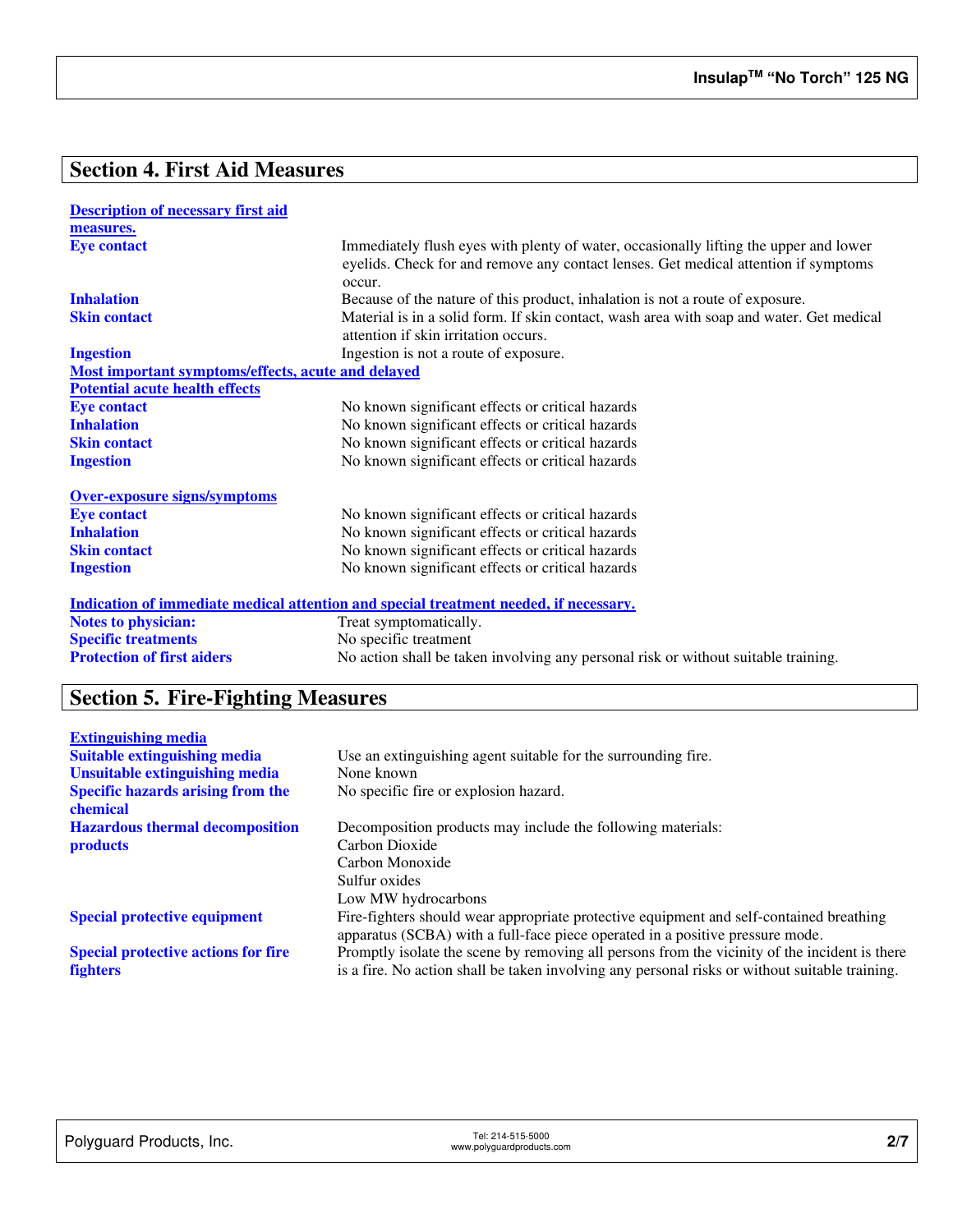# **Section 6. Accidental Release Measures**

#### **Personal precautions, protective equipment and emergency procedures.**

| For non emergency personal      | Put on appropriate personal protective equipment.                                                              |
|---------------------------------|----------------------------------------------------------------------------------------------------------------|
| <b>For emergency responders</b> | If specialized clothing is required to deal with the spillage, take note of any information in                 |
|                                 | Section 8 on suitable and unsuitable materials. See also the information in "For non-<br>emergency personnel." |
| <b>Enviromental precautions</b> | Material will not spill.                                                                                       |
|                                 |                                                                                                                |

# **Methods and materials for containment and cleaning up**<br> **Spill** Due to the physic

Due to the physical state of this material, spills are not possible.

## **Section 7. Handling and Storage**

| <b>Precautions for safe handling</b>                                   |                                                                                                                                                                                                                                                         |
|------------------------------------------------------------------------|---------------------------------------------------------------------------------------------------------------------------------------------------------------------------------------------------------------------------------------------------------|
| <b>Protective measures</b>                                             | Put on appropriate personal protective equipment (see Section 8).                                                                                                                                                                                       |
| <b>Advice on general occupational</b><br>hygiene                       | Eating, drinking and smoking should be prohibited in areas where material is handled,<br>stored and processed. Workers should wash hands and face before eating, drinking and<br>smoking. See section 8 for additional information on hygiene measures. |
| <b>Conditions for safe storage, including</b><br>any incompatibilities | Store in accordance with local regulations. Store in original container protected from<br>direct sunlight in a dry cool and well-ventilated area away from incompatible materials<br>(see section 10) and food and drink.                               |

# **Section 8. Exposure Controls/Personal Protection**

#### **Occupational exposure limits**

| <b>Ingredient name</b>                | <b>Exposure limits</b>                                                                      |
|---------------------------------------|---------------------------------------------------------------------------------------------|
| Asphalt                               | NIOSH REL (United States, 10/2016)                                                          |
|                                       | CEIL: $5 \text{ mg/m}^3$ 15 minutes. Form: fume                                             |
|                                       | <b>ACGIH TLV</b> (United States, 3/2019)                                                    |
|                                       | TWA: $0.5 \text{ mg/m}^3$ , (as benzene soluble aerosol) 8 hours. Form: inhalable fraction. |
| Distillates (petroleum), petroleum    | None                                                                                        |
| residues vaccum                       |                                                                                             |
| Hydrogen Sulfide                      | <b>ACGIH TLV</b> (United States, 3/2018)                                                    |
|                                       | TWA: 1 ppm 8 hours                                                                          |
|                                       | STEL: 5 ppm 15 minutes                                                                      |
|                                       | <b>OSHA PEL Z2</b> ( United States, 2/2013)                                                 |
|                                       | CEIL:20 ppm                                                                                 |
|                                       | AMP: 50 ppm 10 minutes.                                                                     |
|                                       | NIOSH REL (United States, 10/2016)                                                          |
|                                       | CEIL: $15 \text{ mg/m}^3$ 10 minutes.                                                       |
| Limestone                             | NIOSH REL (United States, 10/2016)                                                          |
|                                       | TWA: $10 \text{ mg/m}^3$ (total) TWA 5 mg/m <sup>3</sup> (respirable)                       |
|                                       | <b>OSHA PEL</b> (United States, 2/2013)                                                     |
|                                       | TWA: $15 \text{ mg/m}^3$ (total) TWA 5 mg/m3 (respirable)                                   |
| Crystalline Silica, quartz (inpurity) | NIOSH REL (United States, 10/2016)                                                          |
|                                       | Ca TWA: $0.05$ mg/m <sup>3</sup>                                                            |
|                                       |                                                                                             |

| Polyguard Products, Inc. | Tel: 214-515-5000<br>www.polyguardproducts.com | 3/7 |
|--------------------------|------------------------------------------------|-----|
|                          |                                                |     |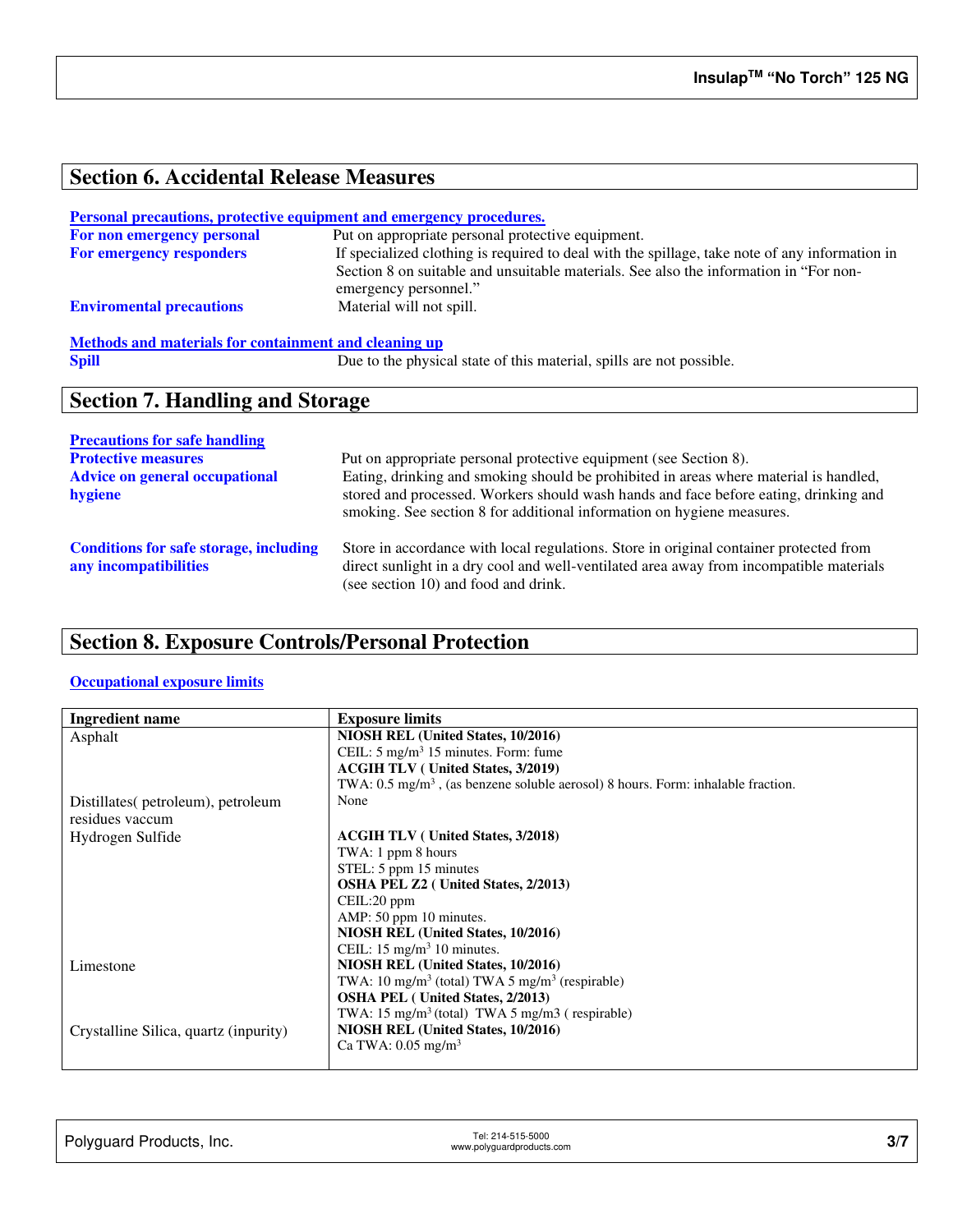# **Section 8. Exposure Controls/Personal Protection**

| <b>Appropriate engineering controls</b> | No special ventilation requirements. Good ventilation should be sufficient to control<br>worker exposure to airborne contaminants.                                                                                                                                             |
|-----------------------------------------|--------------------------------------------------------------------------------------------------------------------------------------------------------------------------------------------------------------------------------------------------------------------------------|
| <b>Environmental exposure controls</b>  | Emissions from ventilation or work process equipment should be checked to ensure they<br>comply with the requirements of environmental protection legislation.                                                                                                                 |
| <b>Hygiene measure</b>                  | Wash hands, forearms and face thoroughly after handling chemical products, before<br>eating, smoking, and using the lavatory and at the end of the working period. Ensure that<br>eyewash stations and safety showers are close to the workstation location.                   |
| <b>Eye/face protection</b>              | Safety eyewear complying with an approved standard should be used when risk<br>assessment indicates this is necessary to avoid exposure to liquid splashes, mists, gases<br>and dusts.                                                                                         |
| <b>Skin Protection</b>                  |                                                                                                                                                                                                                                                                                |
| <b>Hand protection</b>                  | Chemical-resistant, imprevious gloves complying with an approved standard should be<br>worn at all times when handling chemical products if a risk assessment indicates this is<br>necessary.                                                                                  |
| <b>Body protection</b>                  | Personal protective equipment for the body should be selected based on the task being<br>preformed and the risks involved and should be approved by a specialist before handling<br>this product.                                                                              |
| <b>Other skin protection</b>            | Appropriate footwear and any additional skin protection measures should be selected<br>based on the task being preformed and the risks involved and should be approved by a<br>specialist before handling this product.                                                        |
| <b>Respiratory protection</b>           | Based on the hazard and potential for exposure, select a respirator that meets the<br>appropriate standard or certification. Respirators must be used according to a respiratory<br>protection program to ensure proper fitting, training, and other important aspects of use. |

# **Section 9. Physical and Chemical Properties**

| <b>Appearance</b>                              |                    |
|------------------------------------------------|--------------------|
| <b>Physical state</b>                          | Solid              |
| <b>Color</b>                                   | <b>Black</b>       |
| <b>Odor</b>                                    | Asphaltic(slight)  |
| <b>Odor threshold</b>                          | Not available      |
| рH                                             | Not applicable     |
| <b>Melting point</b>                           | Not available      |
| <b>Boiling point</b>                           | Not applicable     |
| <b>Flash Point</b>                             | Not determined     |
| <b>Evaporation rate:</b>                       | Not applicable     |
| <b>Flammability (solid, gas)</b>               | Not applicable     |
| Lower & upper explosive                        | Not applicable     |
| (flammable) limits                             |                    |
| <b>Vapor density</b>                           | Not applicable     |
| <b>Vapor pressure</b>                          | Not applicable     |
| <b>Relative density</b>                        | 1.09               |
| <b>Solubility</b>                              | Insoluble in water |
| <b>Partition coefficient: n- octanol/water</b> | Not available      |
| <b>Auto-</b> ignition temperature              | Not applicable     |
| <b>Decomposition temperature</b>               | Not applicable     |
| <b>Viscosity</b>                               | Not applicable     |
| <b>VOC</b>                                     | 0 g/l              |
|                                                |                    |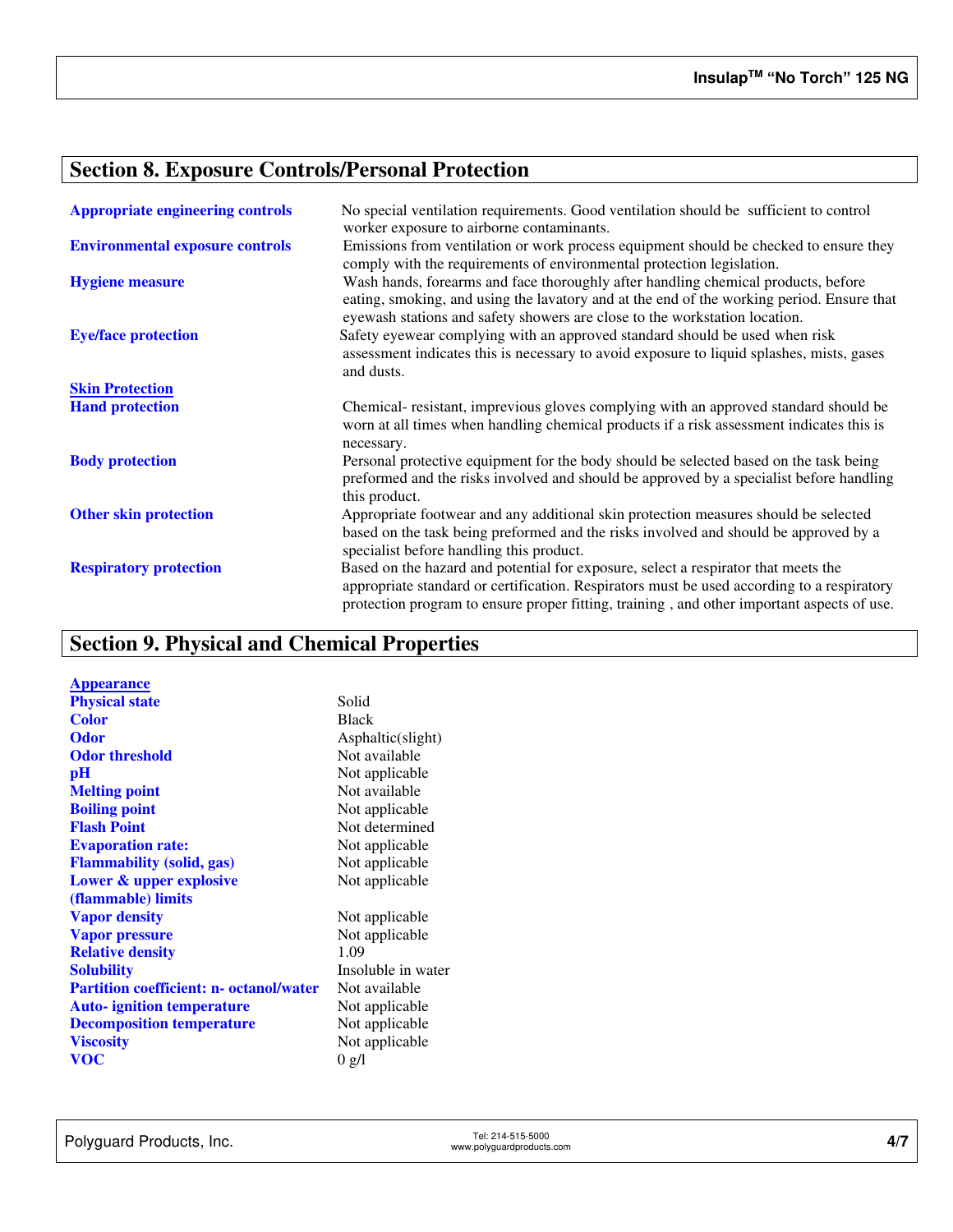## **Section 10. Stability and Reactivity**

| <b>Chemical stability</b>                 |
|-------------------------------------------|
| <b>Possibility of hazardous reactions</b> |

**Conditions to avoid:** No specific data.

**Reactivity No specific test data related to reactivity available for this product or its** ingredients. This product is stable. Under normal conditions of storage and use, hazardous reaction will not occur. **Incompatible materials Reactive or incompatible with the following materials: Oxidizing** materials **Hazardous decomposition products** Under normal conditions of storage and use, hazardous decomposition products should not be produced.

# **Section 11. Toxicological Information**

## **Information on toxicological effects Acute toxicity**

| <b>Product/ingredient name</b> | <b>Result</b>         | <b>Species</b>   | <b>Dose</b>                       | <b>Exposure</b> |
|--------------------------------|-----------------------|------------------|-----------------------------------|-----------------|
| Asphalt                        | LD50 Oral             | Rat              | $>5000$ mg/kg                     |                 |
| Hydrogen Sulfide               | LC50 Inhalation Gas   | Rat              | 444 ppm                           | 4 hours         |
|                                | LC50 Inhalation Vapor | Rat              | $700 \text{ mg/m}^3$              | 4 hours         |
| Limestone                      | LD50 Oral             | Rat              | $6450$ mg/kg                      |                 |
| Crystalline Silica, quartz     | LD50 Oral             | <b>Rat Mouse</b> | $500 \frac{\text{mg}}{\text{kg}}$ | -               |
| (inpurity)                     |                       |                  |                                   |                 |

**Carcinogenicity Classification** 

**Irritation/Corrosion**<br> **IFREP Sensitization**<br> **IFREP Sensitization**<br> **IFREP SENSITY SENSITY SENSITY SENSITY SENSITY SENSITY SENSITY SENSITY SENSITY SENSITY SENSITY SENSITY SENSITY SENSITY SENSITY SENSITY SENSITY SENSITY S Sensitization**<br> **Nutagenicity**<br> **There is no data available**<br> **There is no data available** There is no data available

| <b>Product/ingredient name</b>        | <b>OSHA</b> | <b>IARC</b> | $\blacksquare$<br>, , , |
|---------------------------------------|-------------|-------------|-------------------------|
| Asphalt                               |             | 2B          |                         |
| Crystalline Silica, quartz (inpurity) |             |             |                         |

| <b>Reproductive toxicity</b>                                                 | There is no data available                                   |
|------------------------------------------------------------------------------|--------------------------------------------------------------|
| <b>Teratogenicity</b>                                                        | There is no data available                                   |
| <b>Specific target organ toxicity (single exposure)</b>                      | There is no data available                                   |
| <b>Specific target organ toxicity (repeated exposure)</b>                    | There is no data available                                   |
| <b>Aspiration hazard</b>                                                     | There is no data available                                   |
| <b>Information on the likely routes of exposure</b>                          | Routes of entry anticipated: dermal contact                  |
|                                                                              | Routes of entry not anticipated: Oral, inhalation, ingestion |
| <b>Potential acute health effects</b>                                        |                                                              |
| <b>Eye contact</b>                                                           | No known significant effects or critical hazards             |
| <b>Inhalation</b>                                                            | No known significant effects or critical hazards             |
| <b>Skin contact</b>                                                          | No known significant effects or critical hazards             |
| <b>Ingestion</b>                                                             | No known significant effects or critical hazards             |
| Symptoms related to the physical, chemical and toxicological characteristics |                                                              |
| <b>Eye contact</b>                                                           | No known significant effects or critical hazards             |
| <b>Inhalation</b>                                                            | No known significant effects or critical hazards             |
| <b>Skin contact</b>                                                          | No known significant effects or critical hazards             |
| <b>Ingestion</b>                                                             | No known significant effects or critical hazards             |

Polyguard Products, Inc. Tel: 214-515-5000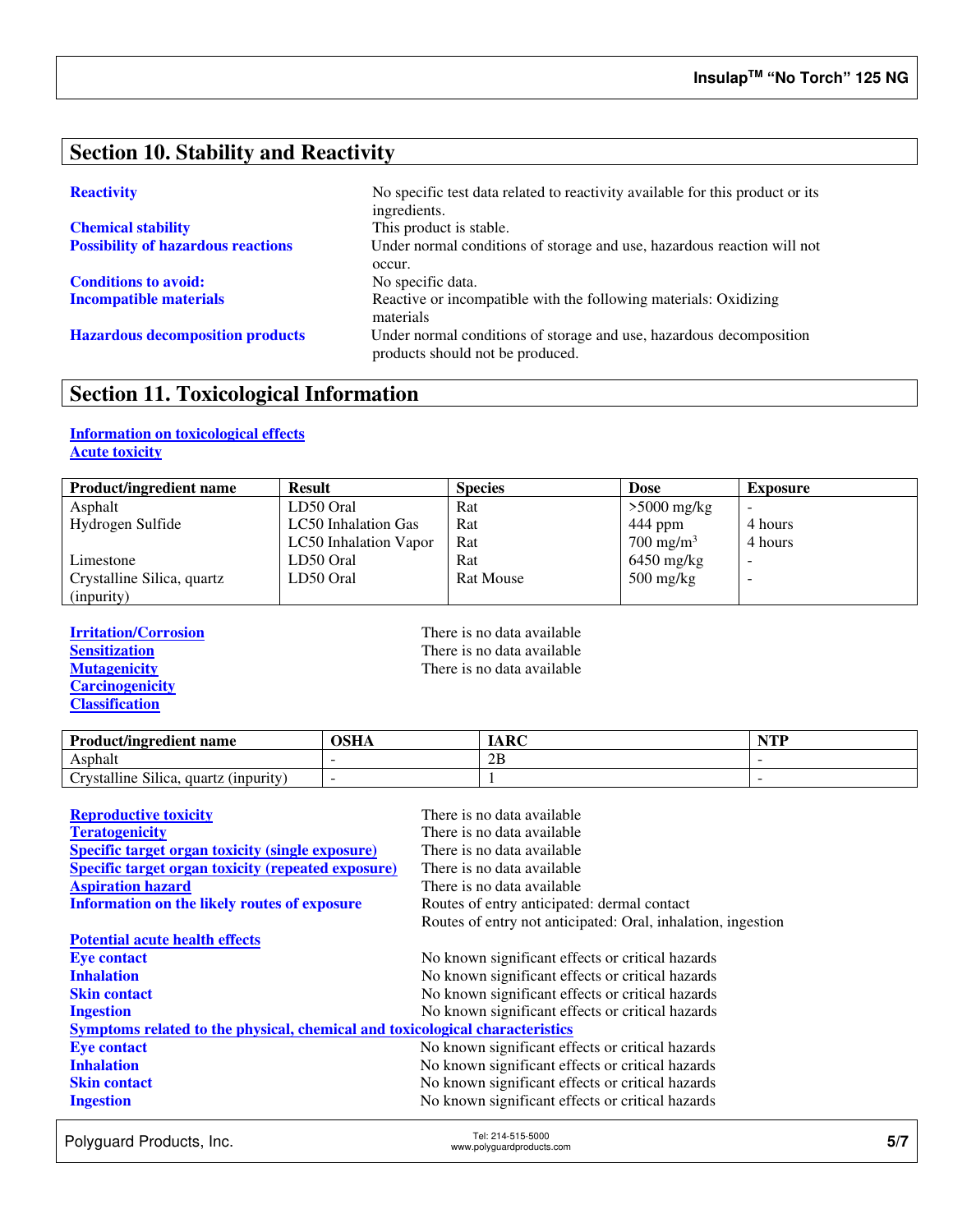## **Section 11. Toxicological Information**

|                                         | Delayed and immediate effects and chronic effects from short- and long-term exposure |
|-----------------------------------------|--------------------------------------------------------------------------------------|
| <b>Short term exposure</b>              |                                                                                      |
| <b>Potential immediate effects</b>      | No known significant effects or critical hazards                                     |
| <b>Potential delayed effects</b>        | No known significant effects or critical hazards                                     |
| Long term exposure                      |                                                                                      |
| <b>Potential immediate effects</b>      | No known significant effects or critical hazards                                     |
| <b>Potential delayed effects</b>        | No known significant effects or critical hazards                                     |
| <b>Potential chronic health effects</b> |                                                                                      |
| <b>General</b>                          | No known significant effects or critical hazards                                     |
| <b>Carcinogenicity</b>                  | No known significant effects or critical hazards                                     |
| <b>Mutagenicity</b>                     | No known significant effects or critical hazards                                     |
| <b>Teratogenicity</b>                   | No known significant effects or critical hazards                                     |
| <b>Developmental effects</b>            | No known significant effects or critical hazards                                     |
| <b>Fertility effects</b>                | No known significant effects or critical hazards                                     |
| <b>Numerical measures of toxicity</b>   |                                                                                      |
| <b>Acute toxicity estimates</b>         | There is no data available                                                           |

## **Section 12. Ecological Information**

### **Toxicity**

| <b>Product/ingredient name</b> | <b>Result</b>                         | <b>Species</b>                      | Exposure |
|--------------------------------|---------------------------------------|-------------------------------------|----------|
| Hydrogen Sulfide               | Acute $EC50$ 62 $\mu$ g/L Fresh water | Crustaceans-Gammarus pseudolimnaeus | 2 days   |
|                                | Acute LC50 2 μg/L Fresh water         | Fish-Coregonus clupeaformis-Yolk    | 96 hours |
|                                |                                       | Sac fry                             |          |

| <b>Persistence and degradability</b>        | There is no data available. |
|---------------------------------------------|-----------------------------|
| <b>Bioaccumulative potential</b>            | There is no data available. |
| <b>Mobility in soil</b>                     |                             |
| Soil/water partition coefficient $(K_{OC})$ | There is no data available. |
|                                             |                             |

**Other adverse effects** No known significant effects or critical hazards

## **Section 13. Disposal Considerations**

**Disposal methods** The generation of waste should be avoided or minimized wherever possible. Disposal of this product, solutions and any by-products should comply with the requirements of environmental protection and waste disposal legislation and any regional local authority requirements. Empty containers or liners may retain some product residues. This material and its container must be disposed of in a safe way. Dispose of surplus and non-recyclable products via a licensed waste disposal contractor.

## **Section 14. Transportation Information**

**AERG:** Not applicable **Regulatory Information: DOT/TDG/IMDG/IATA** Not regulated

Polyguard Products, Inc. Tel: 214-515-5000

er: 214-515-5000<br>www.polyguardproducts.com **6/7**